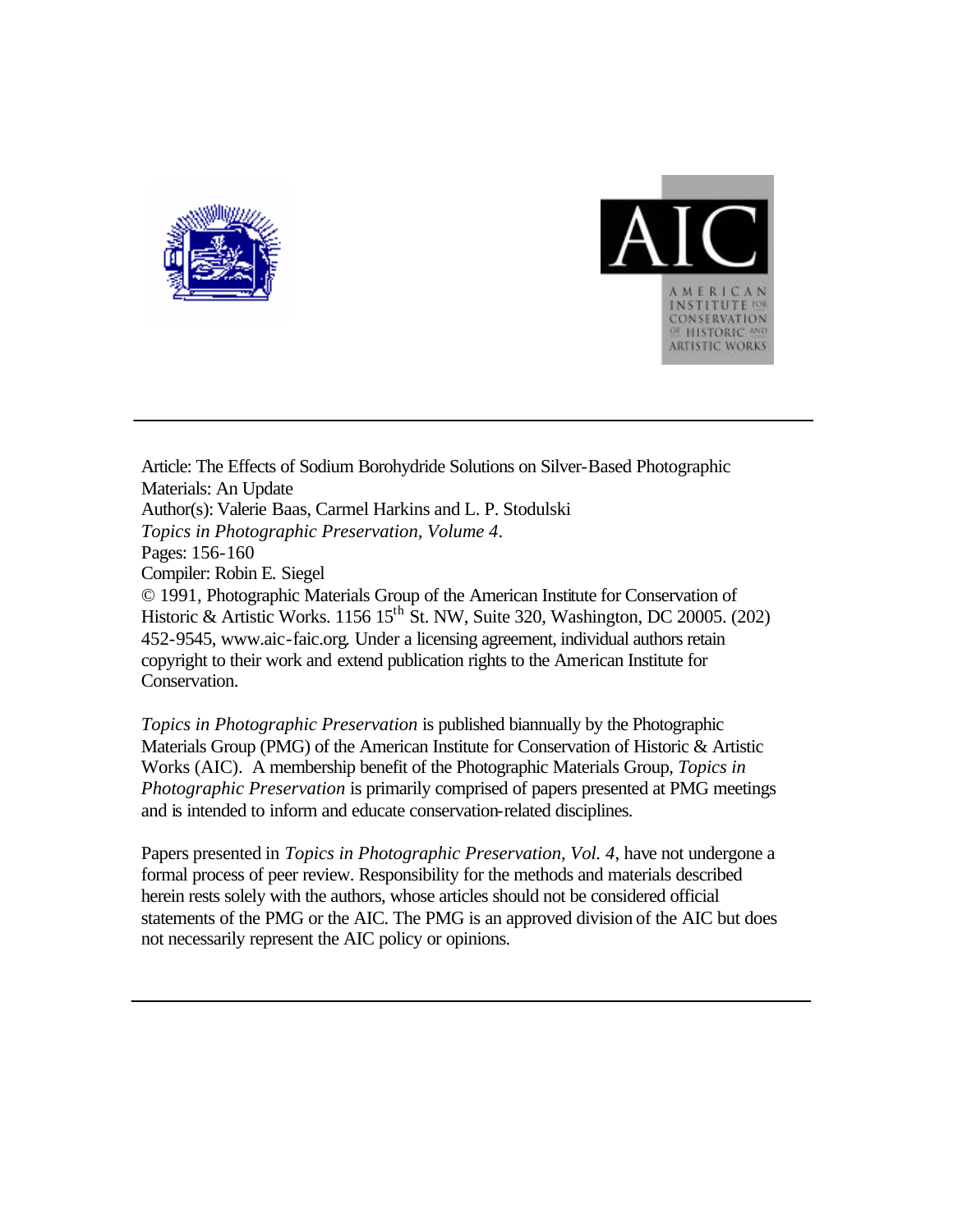## The Effects of Sodium Borohydride Solutions on Silver-Based Photographic Materials: An Update

Valerie Baas, Paper Conservator, The Detroit Institute of Arts, Carmel Harkins, Biological Science Department, Wayne State University and L. P. Stodulski, Senior Research Scientist, The Detroit Institute of Arts, Detroit, Michigan

In 1988, we first discussed the use of alkali metal borohydride compounds as a method for intensification of early printing-out papers, and other faded silver-based photographic materials. We still feel that we cannot endorse its use as a legitimate treatment option because of unpredictable results such as emulsion blistering or roughening, spotty or blotchy effects, color changes possibly different from the original, and the unknown future stability of treated prints.

When effective, the process is simple and immediate. Dilute aqueous solutions of sodium or potassium borohydride are applied by brushing or immersion. The paper base whitens from the bleaching action of the borohydride anion as the image darkens, presumably from the reduction of the oxidized silver compounds back to silver metal. Surface phenomena such as silver mirroring are not affected, and the treatment seems to be effective in varying degrees on all silver processes. Albumen prints are more resistant, however, and more prone to problems.

Recently, borohydride treatments and other chemical methods are being used for the intensification of vintage photographs to a degree not previously thought possible. Thus the potential exists for enhancing a faded image to an extent that it might appear to be genuinely pristine. This has naturally caused consternation among photographic print collectors, curators, and dealers. Obviously it would be highly desirable to find ways of detecting image enhancement, and also to be able to better predict treatment effectiveness and long term stability of treated photographs. These factors could have considerable impact on the market value of some photographs, and collectors as well as museums should be aware that treatment history might affect the value and condition of potential acquisitions.

To this end, we have most recently been attempting to study borohydride enhancement using Transmission Electron Microscopy (TEM). The feeling was that if we could actually observe the silver grains by TEM in a given emulsion, we might see significant differences in

156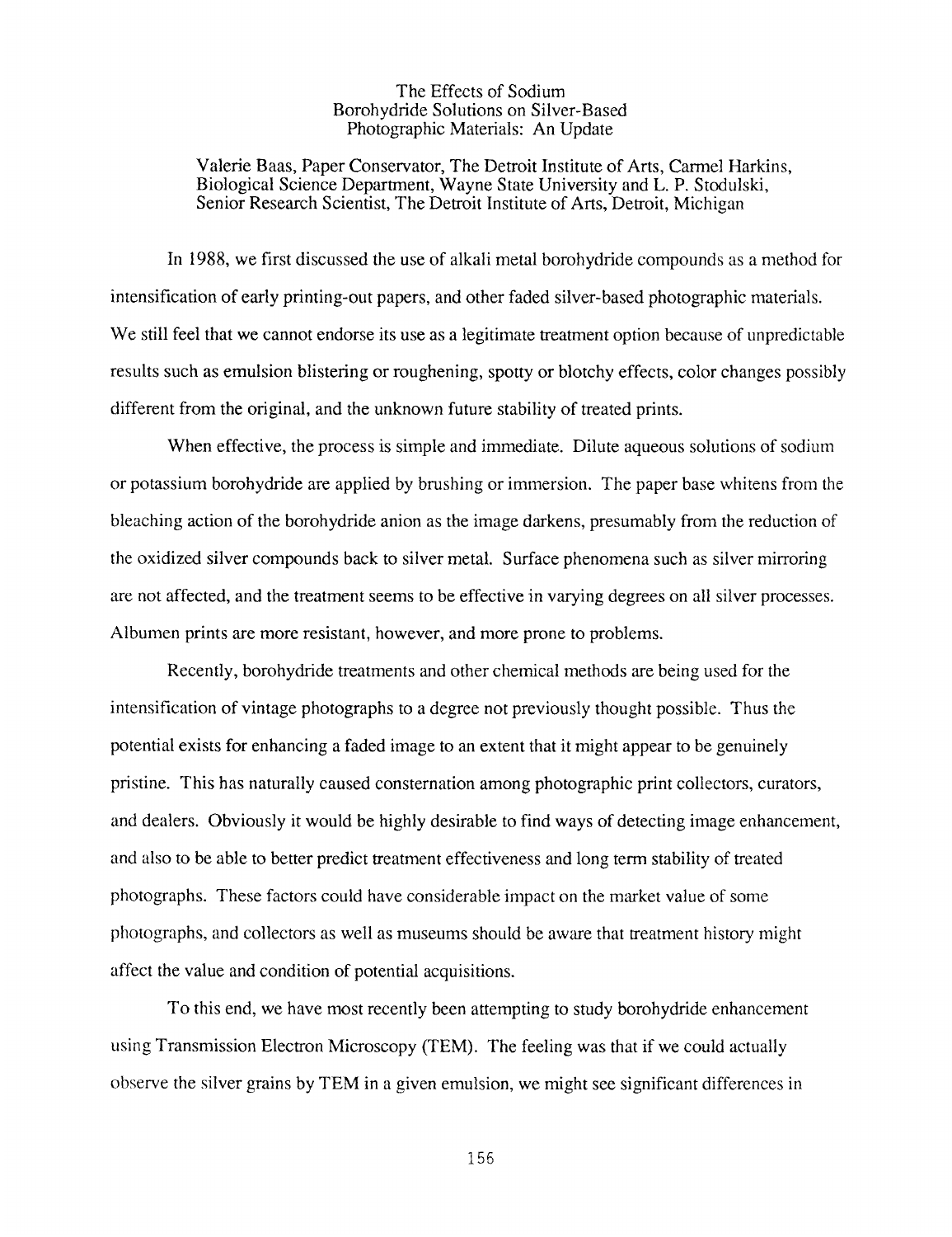silver grain structure with respect to particle size, shape and/or quantity in treated and untreated albumen photographs, and that this might eventually lead to answers for some of the concerns discussed above.

In order to study photographic emulsions by TEM, small samples must be mounted in an appropriate resin, and sectioned so that the sample is thin enough to allow electrons to pass through the mounting resin, emulsion, and paper support, but not through the much denser image silver or silver salt particles. Our initial TEM experiment involved a borohydride treated albumen print. **A** specimen of this print was mounted in Ward's Bio-plastic liquid casting plastic and sectioned to a specimen thickness of 70 nanometers using an ultramicrotome fitted with a materials analysis diamond knife. The thin sections were studied and photographed using a Phillips 301 Transmission Electron Microscope, operated at 80 KV. Figure one shows a specimen taken from an area of maximum image density, at a magnification of 91,000 X. The silver particles are clearly defined, and these initial results encouraged us to search for changes in the grain structure of other borohydride treated specimens.

Several faded albumen prints were obtained and specimens were taken from adjacent areas before and after treatment, and mounted and sectioned as before. **A** comparison of the silver particles in these specimens revealed that they were quite different than those observed in the albumen print studied in the first experiment. The individual grains were considerably smaller and less well defined than in the first sample. Figures two and three illustrate before and after treatment samples, respectively, at 91,000 **X.** It should be noted that this was a print that became much more intense with borohydride treatment. Even though we were expecting to see a few more and/or larger grains in the treated samples, we found that there were greater variations between areas within each emulsion sample than between treated and untreated prints. It may be possible in the future to distinguish subtle differences by using computer assisted statistical analysis of particle size and distribution.

157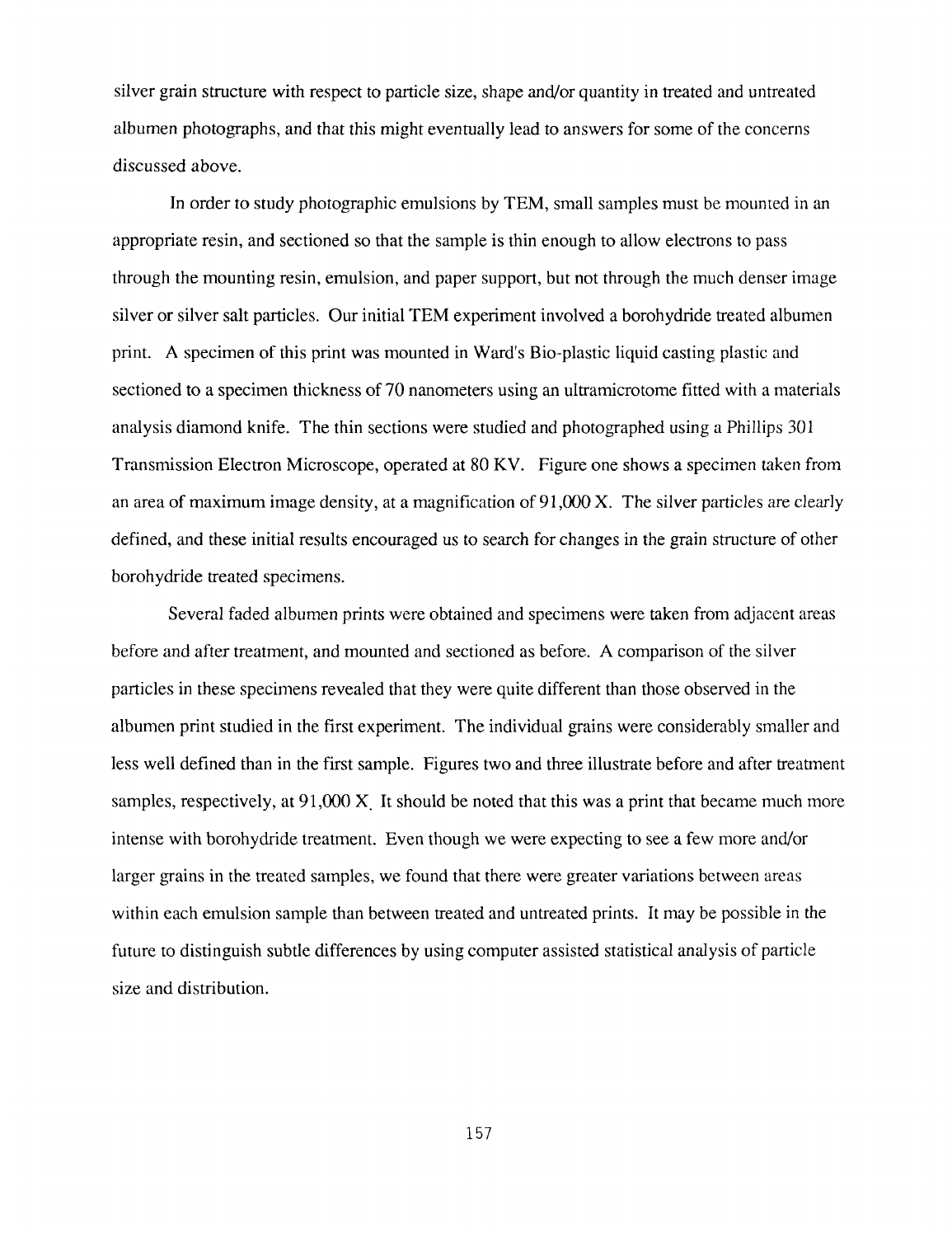Although these studies are at a very early stage, we do find a few points of interest.

- 1.) We observed heavy deposits of what appears to be silver at or near the emulsion paper interface. The silver particles found here seemed larger and greater in number than in any other put of the emulsion. It may be that due to the thinness of the albumen layer, this silver could form a primary part of the image.
- 2.) The grain sizes and concentrations varied considerably between the various albumen prints we have studied. There is a large difference between the grains seen in the first figure and the following pair, even though all the specimens were taken from maximum density areas of albumen prints. and photographed at the same magnification (91,000 X). X-ray fluorescence analyses of the prints studied confirmed that while all of the prints sampled were silver, the print in figure one had been gold toned, while the others were not. Further efforts in this direction might allow us to see if this apparent increase in grain size with gold toning represents a consistent pattern.

We plan to continue our TEM studies using gelatin developing-out papers. The much larger grain size should allow us to more easily observe the physical effects of image enhancement and possibly even enable us to speculate on long term aging characteristics of treated prints.



Figure 1.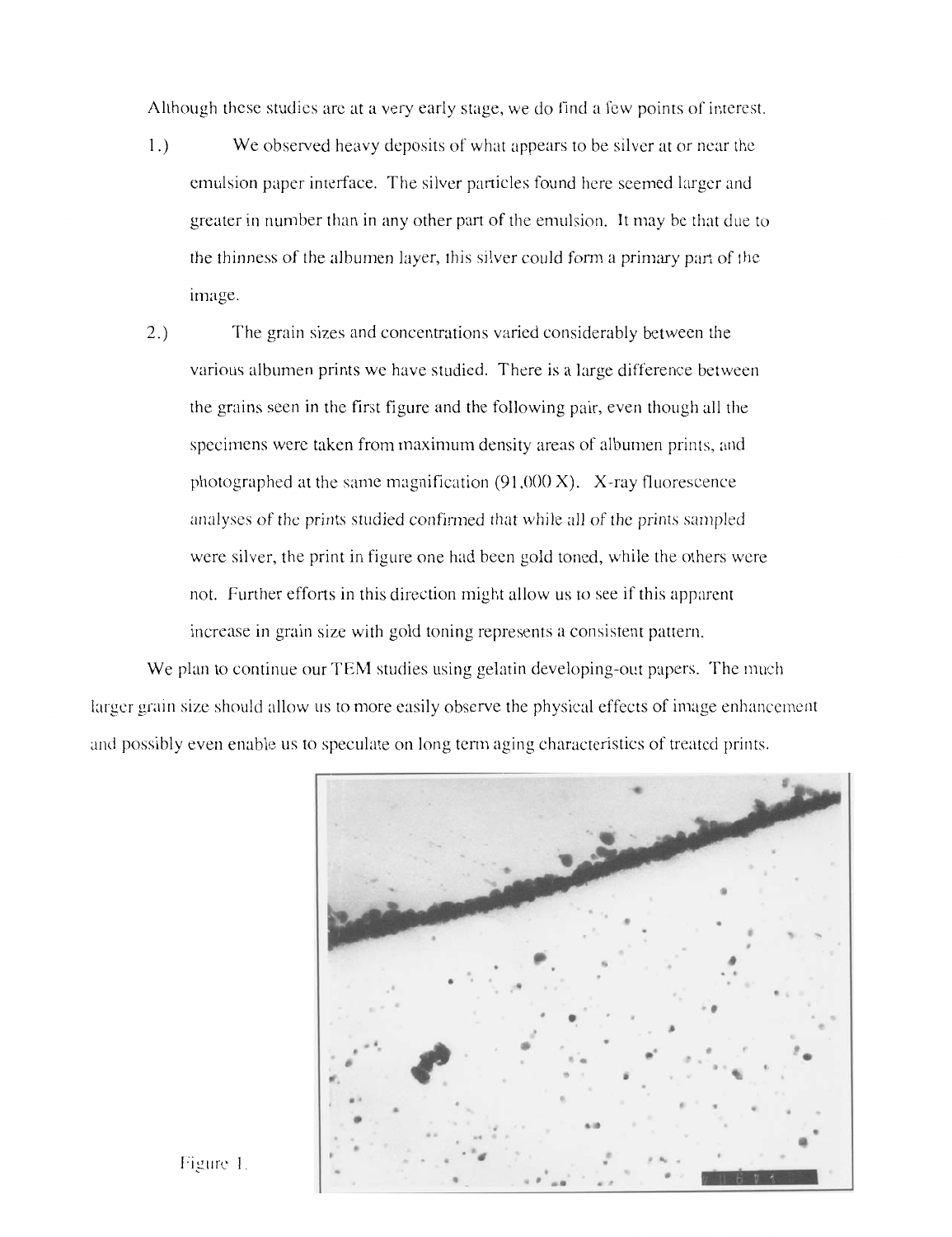

Figure 2.



Figure 3.